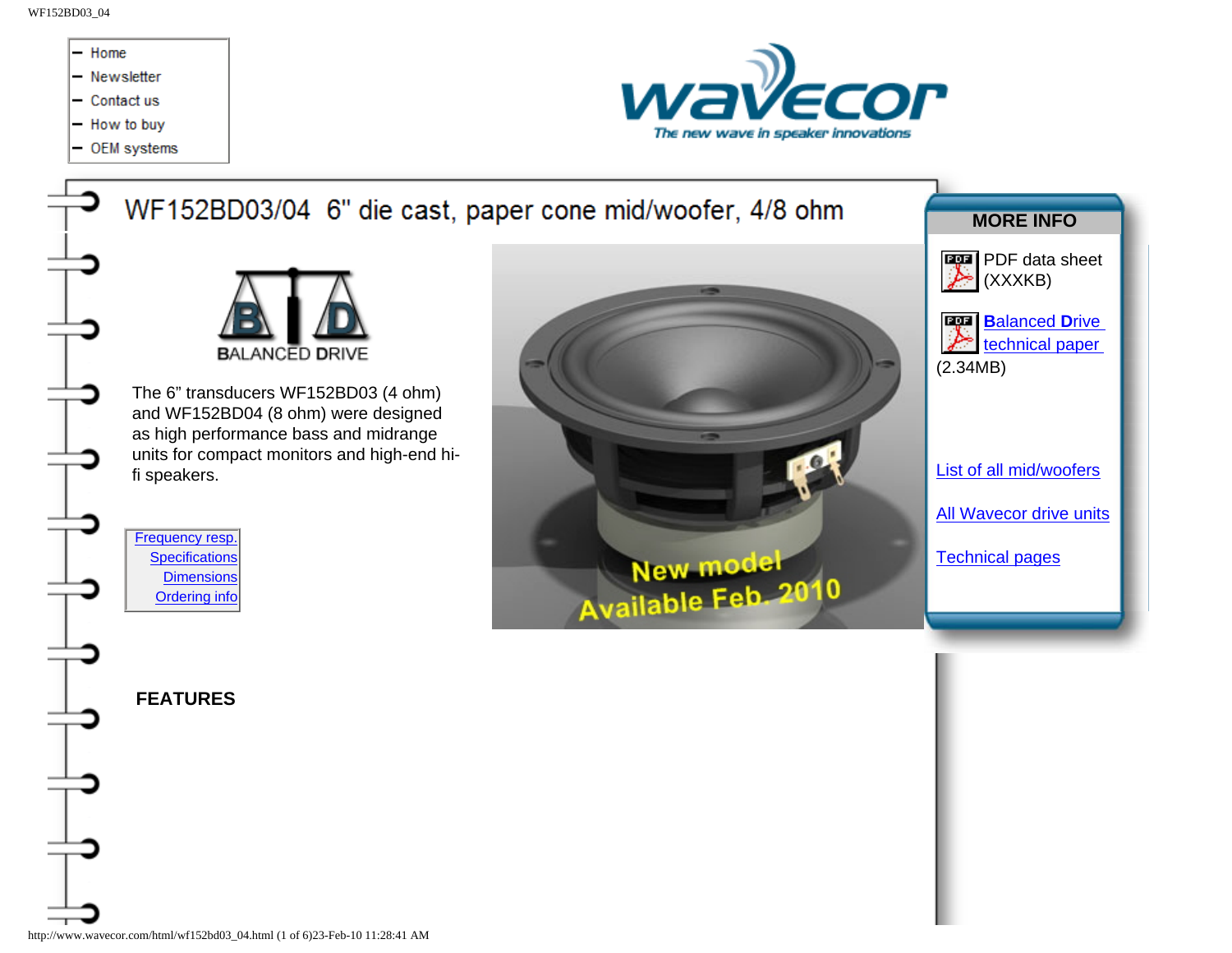<span id="page-1-0"></span>● ● ● ● ● ● ● ● ● ● ● ● ●

Balanced Drive motor structure for optimal drive force symmetry resulting in largely reduced even order harmonic distortion

Copper cap on center pole to reduce voice coil inductance and to minimize variations in voice coil inductance as a function of voice coil position

Black coated semi-air-dried paper cone

Rigid die cast alu chassis with extensive venting for lower air flow speed reducing audible distortion

- Vented voice coil former for reduced distortion and compression
- Vented center pole with dual flares for reduced noise level at large cone excursions
- Heavy-duty black fiber glass voice coil former to reduce mechanical losses resulting in better dynamic performance and low-level details
- Large motor with 1¼" voice coil diameter for better control and power handling
- Built-in alu field-stabilizing ring for reduced distortion at high levels
- Low-loss suspension (high Qm) for better reproduction of details and dynamics
- Black motor parts for better heat transfer to the surrounding air
- Conex spider for better durability under extreme conditions
- Gold plated terminals to ensure long-term trouble free connection

## <span id="page-1-1"></span>**FREQUENCY RESPONSE**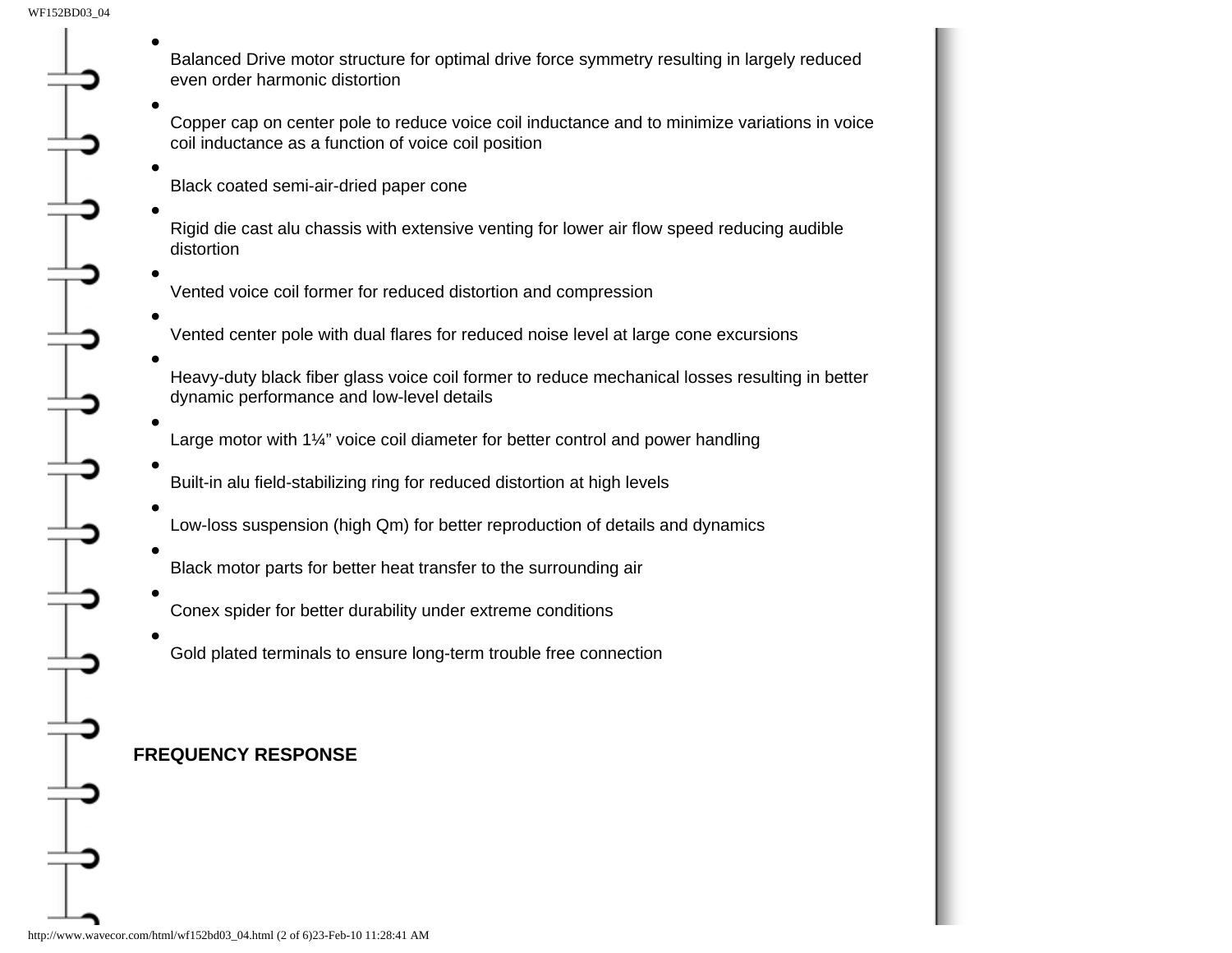WF152BD03\_04

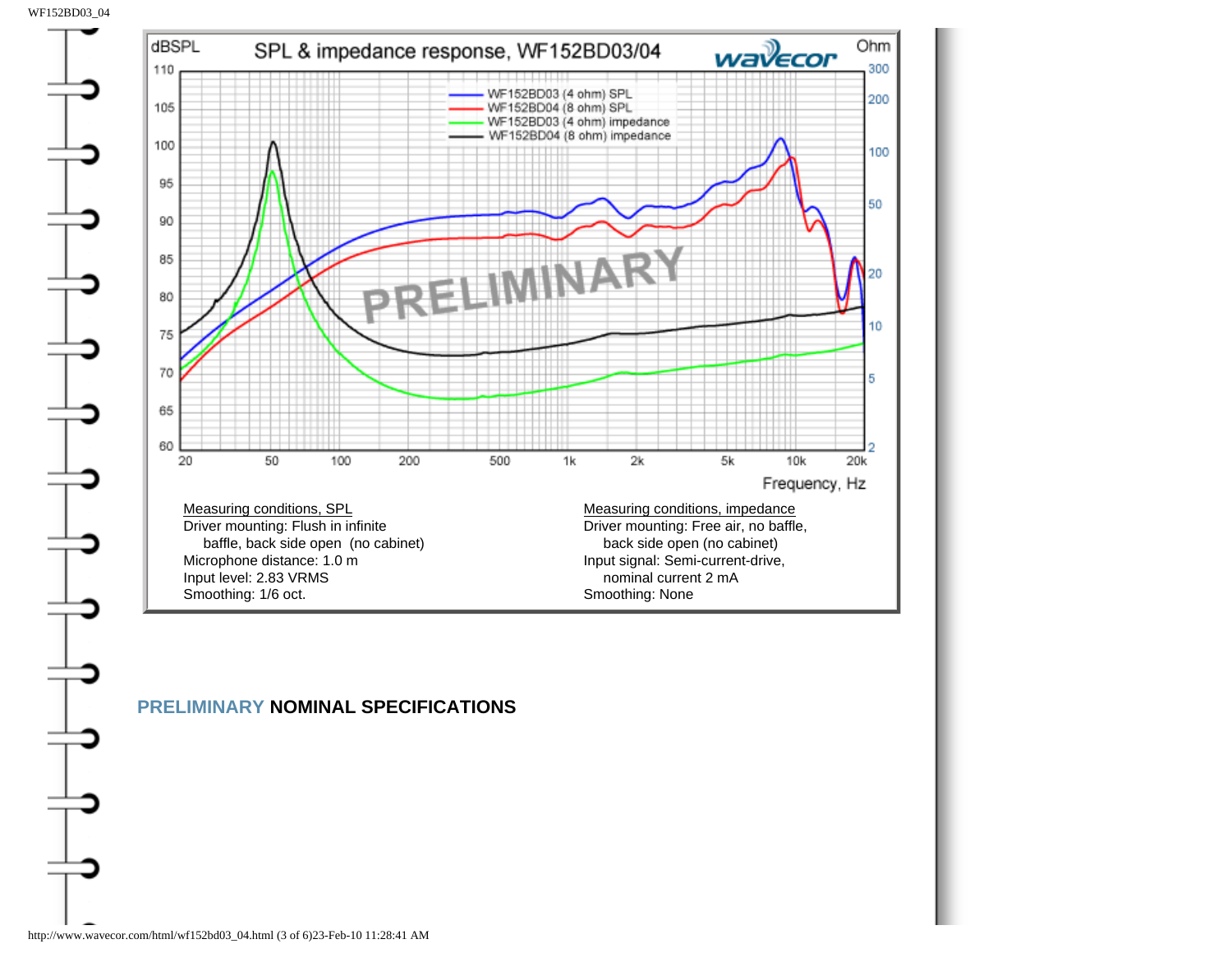<span id="page-3-0"></span>

| <b>Notes</b>   | <b>Parameter</b>                                               | <b>WF152BD03</b>         |                         | <b>WF152BD04</b>           |                         |                 |
|----------------|----------------------------------------------------------------|--------------------------|-------------------------|----------------------------|-------------------------|-----------------|
|                |                                                                | <b>Before</b><br>burn-in | <b>After</b><br>burn-in | <b>Before</b><br>$burn-in$ | <b>After</b><br>burn-in | Unit            |
|                | Nominal size                                                   | 6                        |                         | 6                          |                         | [inch.]         |
|                | Nominal impedance                                              | 4                        |                         | 8                          |                         | [ohm]           |
|                | Recommended max. upper frequency limit                         | 3.5                      |                         | 3.5                        |                         | [kHz]           |
| 1, 3           | Sensitivity, 2.83V/1m (average SPL in range 300 - 1,000 Hz)    | 91                       |                         | 88.5                       |                         | [dB]            |
| $\overline{c}$ | Power handling, short term, IEC 268-5, no additional filtering |                          |                         |                            |                         | [W]             |
| 2              | Power handling, long term, IEC 268-5, no additional filtering  |                          |                         |                            |                         | [W]             |
| $\overline{2}$ | Power handling, continuous, IEC 268-5, no additional filtering | $\overline{70}$          |                         | $\overline{70}$            |                         | <b>MI</b>       |
|                | Effective radiating area, S <sub>d</sub>                       | 93                       |                         | 93                         |                         | [sq.cm]         |
| 3, 6           | Resonance frequency (free air, no baffle), F <sub>s</sub>      | 50                       |                         | 50.5                       |                         | [Hz]            |
|                | Moving mass, incl. air (free air, no baffle), M <sub>ms</sub>  | 11.9                     |                         | 11.7                       |                         | [g]             |
| $\overline{3}$ | Force factor, Bxl                                              | $\overline{5.9}$         |                         | $\overline{7.3}$           |                         | N/A             |
| 3, 6           | Suspension compliance, C <sub>ms</sub>                         | 0.85                     |                         | 0.85                       |                         | $\text{[mm/N]}$ |
| 3, 6           | Equivalent air volume, Vas                                     | 10.4                     |                         | 10.4                       |                         | [lit.]          |
| 3, 6           | Mechanical resistance, R <sub>ms</sub>                         | 0.40                     |                         | 0.40                       |                         | [Ns/m]          |
| 3, 6           | Mechanical $Q, Q_{\text{ms}}$                                  | 9.4                      |                         | 9.3                        |                         | $\mathsf{F}$    |
| 3, 6           | Electrical $Q, Q_{\text{es}}$                                  | 0.35                     |                         | 0.45                       |                         | $\mathsf{L}$    |
| 3, 6           | Total Q, $Q_{\text{te}}$                                       | 0.34                     |                         | 0.43                       |                         | ŀ1              |
| $\overline{4}$ | Voice coil resistance, R <sub>DC</sub>                         | 3.3                      |                         | 6.4                        |                         | [ohm]           |
| 5              | Voice coil inductance, Le (measured at 10 kHz)                 | 0.10                     |                         | 0.16                       |                         | [TH]            |
|                | Voice coil inside diameter                                     | 32                       |                         | 32                         |                         | [mm]            |
|                | Voice coil winding height                                      | 14                       |                         | 14                         |                         | $\sqrt{mm}$     |
|                | Air gap height                                                 | $\overline{5}$           |                         | 5                          |                         | [mm]            |
|                | Magnet weight                                                  |                          |                         |                            |                         | [g]             |
|                | Total unit net weight excl. packaging                          |                          |                         |                            |                         | [kg]            |
| 3, 5           | $ \mathsf{K}_{\mathsf{rm}} $                                   |                          |                         |                            |                         | [mohm]          |
| 3, 5           | $\mathsf{E}_{\mathsf{rm}}$                                     |                          |                         |                            |                         | $\mathsf{F}$    |
| 3, 5           | $\mathsf{K}_{\mathsf{x}\mathsf{m}}$                            |                          |                         |                            |                         | [TH]            |
| 3, 5           | $E_{xm}$                                                       |                          |                         |                            |                         | $\mathbb{F}$    |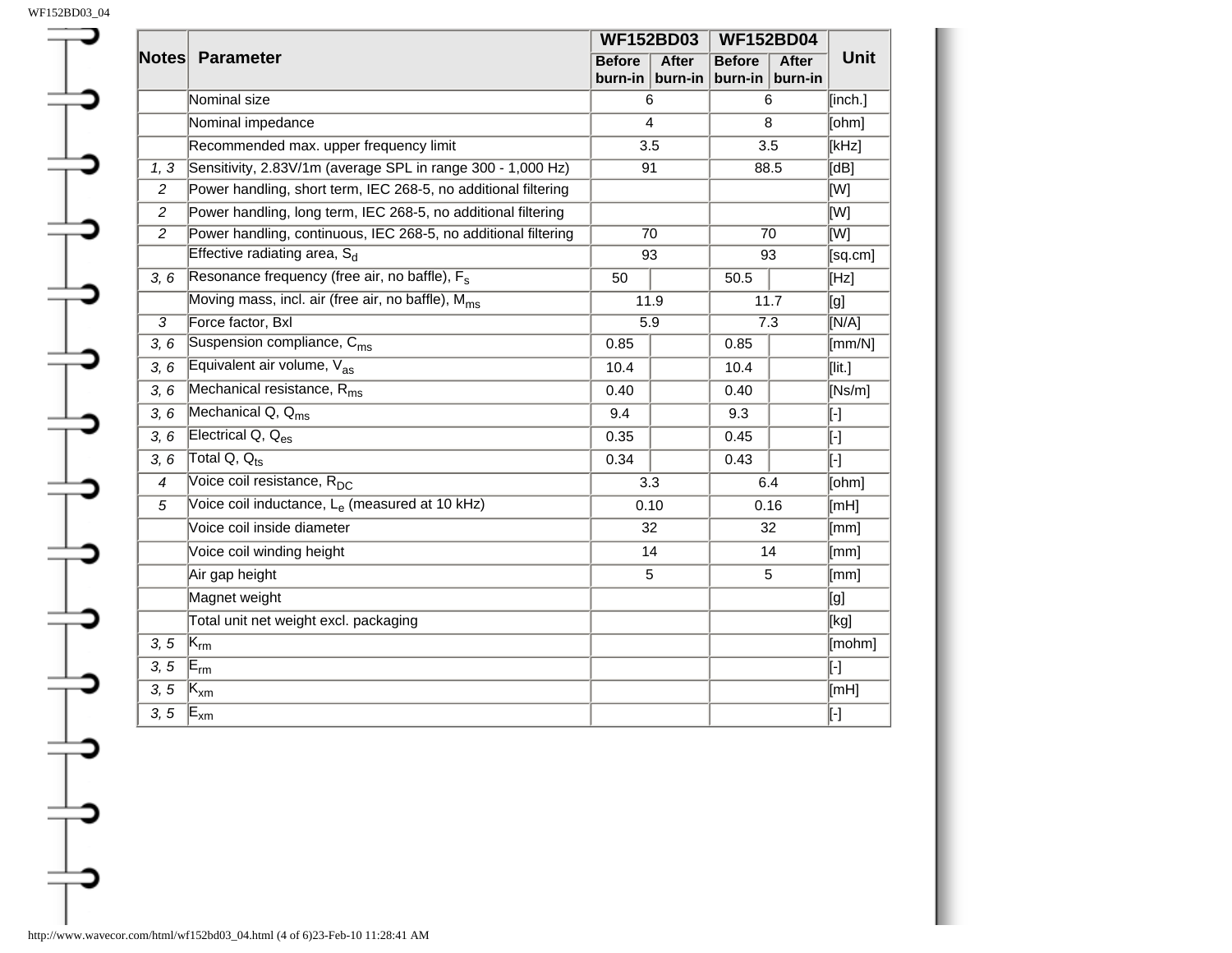<span id="page-4-0"></span>